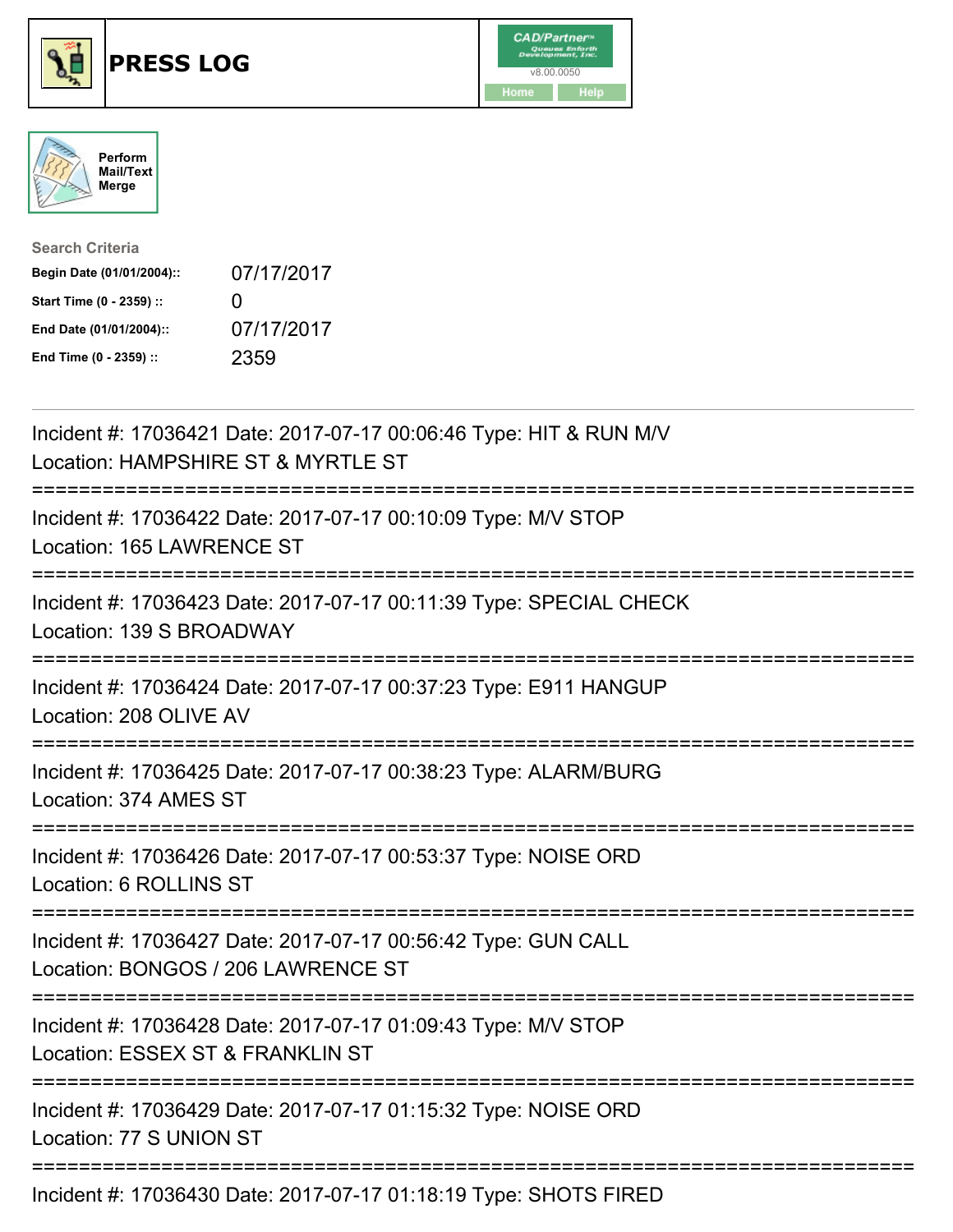Location: DARTMOUTH ST

=========================================================================== Incident #: 17036431 Date: 2017-07-17 01:27:12 Type: M/V STOP Location: AMESBURY ST & ESSEX ST =========================================================================== Incident #: 17036432 Date: 2017-07-17 01:27:56 Type: DISTURBANCE Location: SAM'S FOOD STORE / 389 BROADWAY =========================================================================== Incident #: 17036433 Date: 2017-07-17 01:42:36 Type: SHOPLIFTING Location: SEVEN ELEVEN / 99 HAMPSHIRE ST =========================================================================== Incident #: 17036434 Date: 2017-07-17 01:43:21 Type: A&B PAST Location: BONGOS / 206 LAWRENCE ST **=========================** Incident #: 17036435 Date: 2017-07-17 01:47:13 Type: M/V STOP Location: SAM'S FOOD STORE / 389 BROADWAY =========================================================================== Incident #: 17036436 Date: 2017-07-17 02:02:07 Type: M/V STOP Location: LEBANON ST & WHITE ST =========================================================================== Incident #: 17036437 Date: 2017-07-17 02:18:16 Type: MAN DOWN Location: 313 LOWELL ST =========================================================================== Incident #: 17036438 Date: 2017-07-17 02:34:54 Type: DOMESTIC/PROG Location: ARREST / 1 CURRIER ST FL 1 =========================================================================== Incident #: 17036439 Date: 2017-07-17 02:41:33 Type: FIGHT Location: 2 NIGHTINGALE CT =========================================================================== Incident #: 17036440 Date: 2017-07-17 02:44:15 Type: LARCENY/PAST Location: SPEEDWAY / 500 S UNION ST =========================================================================== Incident #: 17036441 Date: 2017-07-17 02:58:46 Type: M/V STOP Location: ESSEX ST & MARGIN ST =========================================================================== Incident #: 17036442 Date: 2017-07-17 03:04:32 Type: MEDIC SUPPORT Location: 36 AMES ST FL 2 =========================================================================== Incident #: 17036443 Date: 2017-07-17 04:08:52 Type: ALARM/BURG Location: BANK OF AMERICA / 67 WINTHROP AV =========================================================================== Incident #: 17036444 Date: 2017-07-17 04:39:46 Type: ALARM/BURG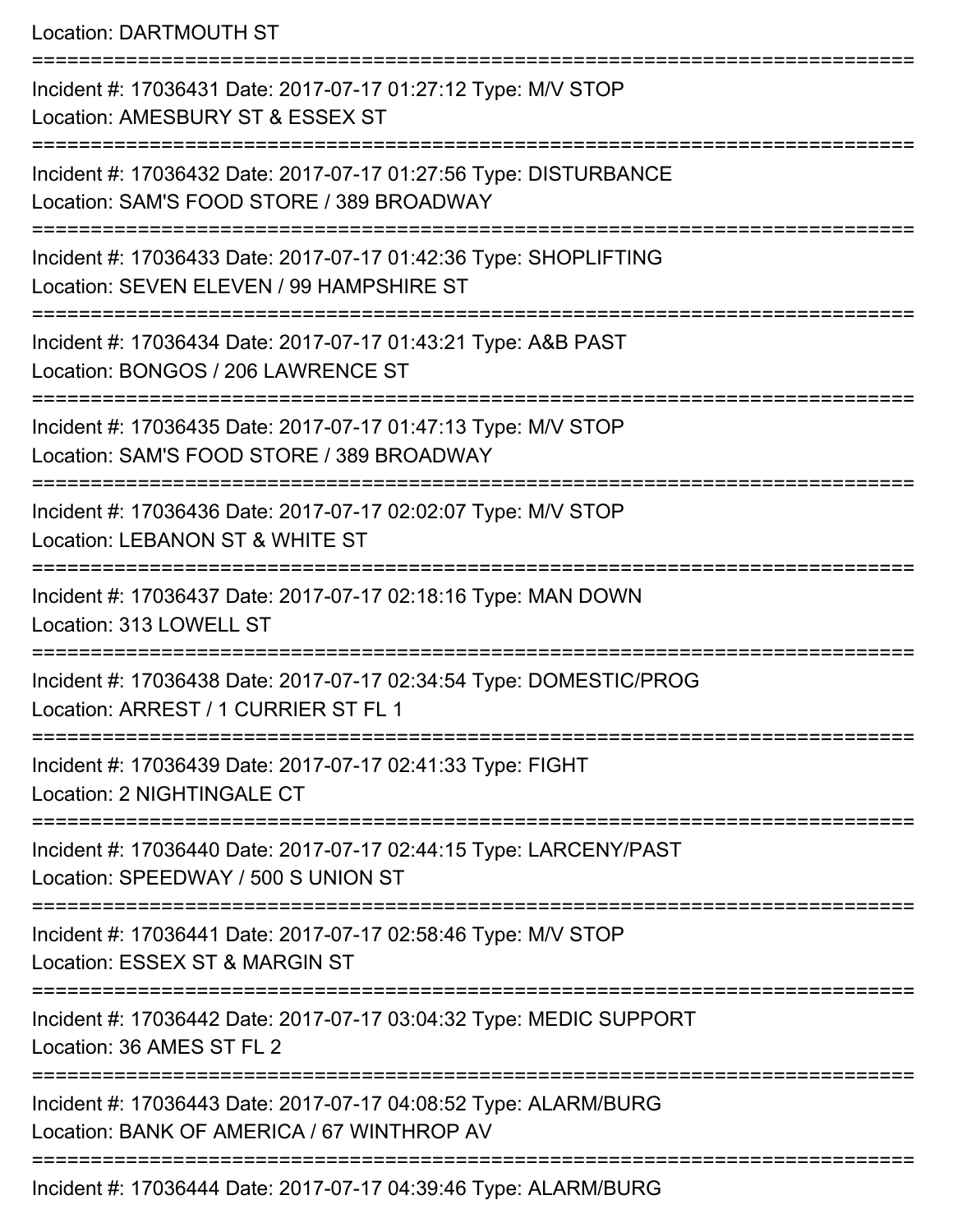| Incident #: 17036445 Date: 2017-07-17 05:30:42 Type: B&E/PAST<br>Location: FASTENALL / 106 MARSTON ST                            |
|----------------------------------------------------------------------------------------------------------------------------------|
| Incident #: 17036446 Date: 2017-07-17 05:31:47 Type: UNWANTEDGUEST<br>Location: TEDESCHI / 390 S UNION ST                        |
| Incident #: 17036447 Date: 2017-07-17 05:54:48 Type: DRUG OVERDOSE<br>Location: 194 GARDEN ST FL 2                               |
| Incident #: 17036448 Date: 2017-07-17 07:00:42 Type: PARK & WALK<br>Location: BROADWAY & HAVERHILL ST                            |
| Incident #: 17036449 Date: 2017-07-17 07:10:26 Type: ALARMS<br>Location: NESC CREDIT UNION / 14 AMESBURY ST<br>================= |
| Incident #: 17036451 Date: 2017-07-17 07:15:49 Type: B&E/MV/PAST<br>Location: HILTON OIL CO INC / 101 S UNION ST                 |
| Incident #: 17036450 Date: 2017-07-17 07:16:53 Type: M/V STOP<br>Location: MERRIMACK ST & S BROADWAY                             |
| Incident #: 17036452 Date: 2017-07-17 07:21:01 Type: M/V STOP<br>Location: 114 & 495                                             |
| Incident #: 17036453 Date: 2017-07-17 07:21:46 Type: M/V STOP<br>Location: 114 & 495                                             |
| Incident #: 17036454 Date: 2017-07-17 07:28:30 Type: MV/BLOCKING<br>Location: 22 EASTON ST                                       |
| Incident #: 17036455 Date: 2017-07-17 07:37:49 Type: ALARMS<br>Location: ESPERANZA ACADEMY / 198 GARDEN ST                       |
| Incident #: 17036456 Date: 2017-07-17 07:39:14 Type: M/V STOP<br>Location: LAWRENCE ST & PARK ST                                 |
| Incident #: 17036457 Date: 2017-07-17 07:50:08 Type: MAL DAMAGE<br>Location: 5 KENWOOD PL                                        |
| Incident #: 17036458 Date: 2017-07-17 08:59:02 Type: UNWANTEDGUEST<br><b>DI AURIAE <i>LIEA</i> AURILARI AT</b>                   |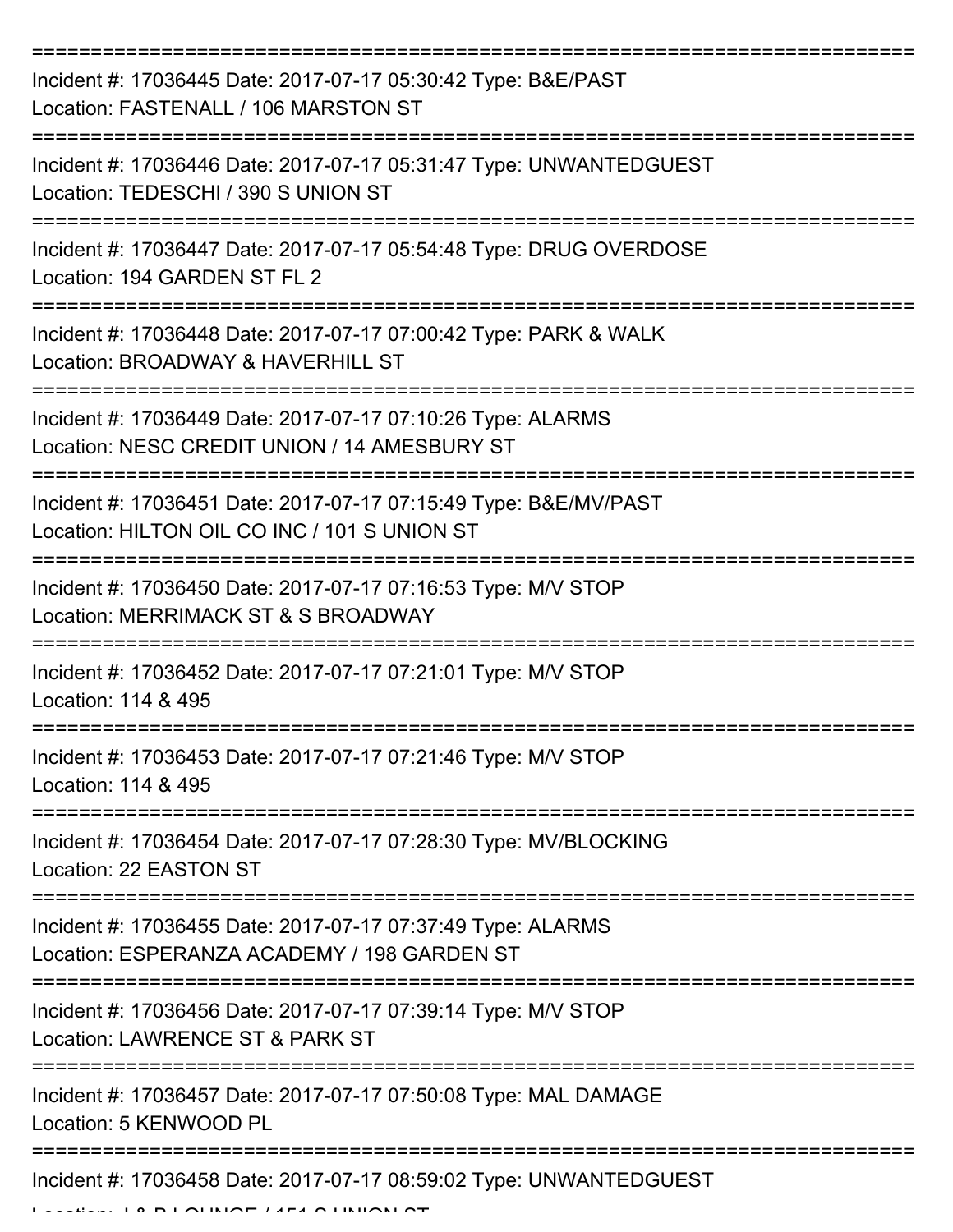| Incident #: 17036459 Date: 2017-07-17 09:03:22 Type: AMBULANCE ASSSI<br>Location: 427 LOWELL ST            |
|------------------------------------------------------------------------------------------------------------|
| Incident #: 17036460 Date: 2017-07-17 09:05:00 Type: A&B PAST<br>Location: 265 HAMPSHIRE ST                |
| Incident #: 17036461 Date: 2017-07-17 09:16:10 Type: SUS PERS/MV<br><b>Location: NORTH COMMON</b>          |
| Incident #: 17036462 Date: 2017-07-17 09:18:57 Type: STOL/MV/PAS<br>Location: 631 ESSEX ST                 |
| Incident #: 17036463 Date: 2017-07-17 09:19:46 Type: STOL/MV/PAS<br>Location: 631 ESSEX ST                 |
| Incident #: 17036464 Date: 2017-07-17 09:20:07 Type: STOL/MV/PAS<br>Location: 631 ESSEX ST                 |
| Incident #: 17036465 Date: 2017-07-17 09:20:51 Type: STOL/MV/PAS<br>Location: 631 ESSEX ST                 |
| Incident #: 17036466 Date: 2017-07-17 09:21:14 Type: STOL/MV/PAS<br>Location: 631 ESSEX ST                 |
| Incident #: 17036467 Date: 2017-07-17 09:29:44 Type: AUTO ACC/NO PI<br>Location: MERRIMACK ST & S UNION ST |
| Incident #: 17036468 Date: 2017-07-17 09:29:59 Type: LARCENY/PAST<br>Location: BROADWAY & COMMON ST        |
| Incident #: 17036469 Date: 2017-07-17 09:39:32 Type: M/V STOP<br>Location: FERGUSON ST & S BROADWAY        |
| Incident #: 17036470 Date: 2017-07-17 09:48:46 Type: CK WELL BEING<br>Location: 20 DANA ST #B              |
| Incident #: 17036471 Date: 2017-07-17 09:52:55 Type: INVESTIGATION<br>Location: 75 ABBOTT ST               |
| Incident #: 17036472 Date: 2017-07-17 10:03:13 Type: SUS PERS/MV                                           |

Location: ABBOTT CT & DADKED CT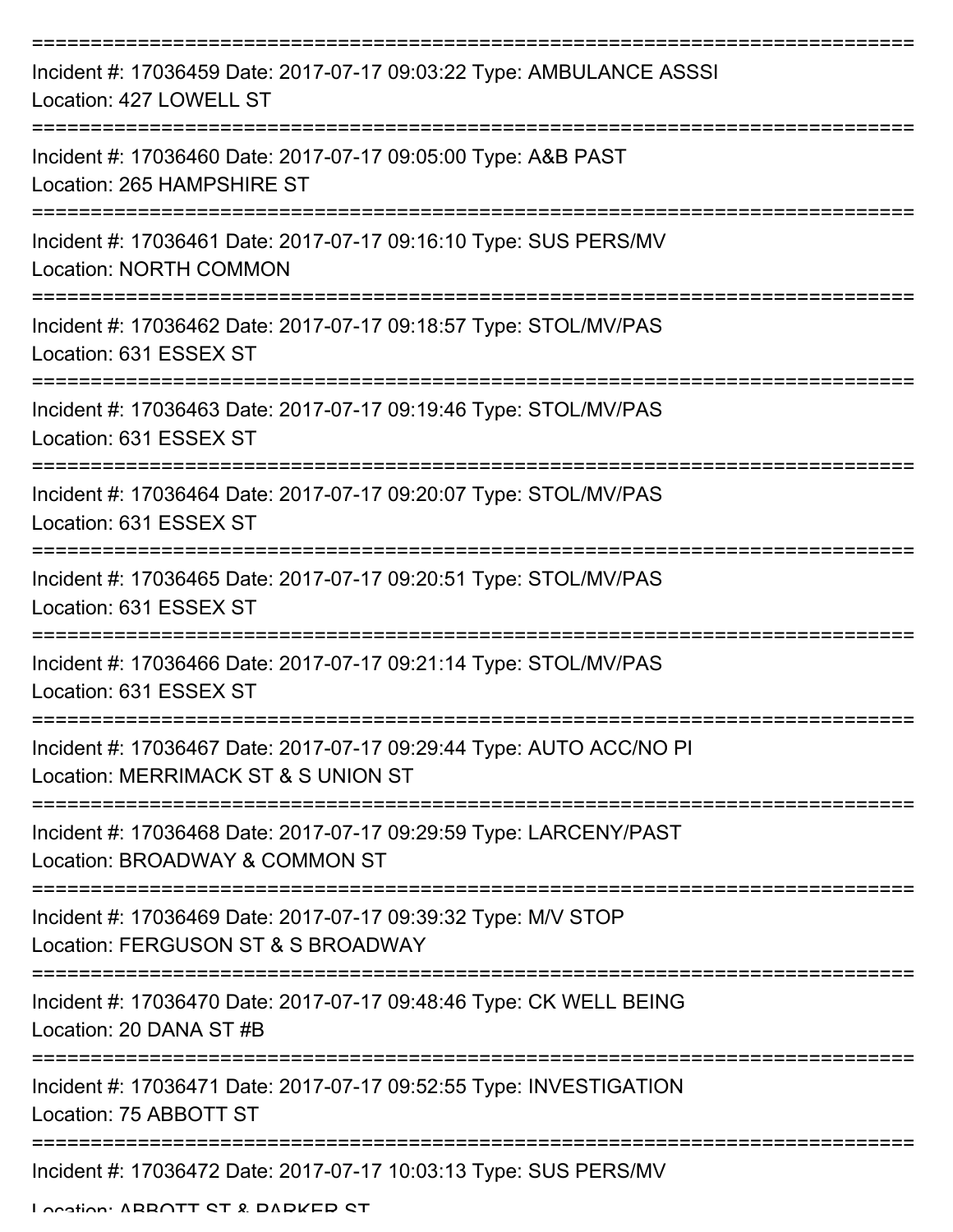| Incident #: 17036474 Date: 2017-07-17 10:04:02 Type: M/V STOP<br>Location: S UNION ST & SALEM ST                                                     |
|------------------------------------------------------------------------------------------------------------------------------------------------------|
| Incident #: 17036473 Date: 2017-07-17 10:04:22 Type: INVEST CONT<br>Location: 49 BLANCHARD ST                                                        |
| Incident #: 17036475 Date: 2017-07-17 10:09:36 Type: PARK & WALK<br>Location: BRADFORD ST & BROADWAY                                                 |
| Incident #: 17036476 Date: 2017-07-17 10:09:55 Type: SUS PERS/MV<br>Location: 333 BROADWAY                                                           |
| Incident #: 17036478 Date: 2017-07-17 10:23:05 Type: MAL DAMAGE<br><b>Location: MELROSE ST</b>                                                       |
| Incident #: 17036477 Date: 2017-07-17 10:26:06 Type: M/V STOP<br>Location: S UNION ST & SPRINGFIELD ST                                               |
| Incident #: 17036480 Date: 2017-07-17 10:31:57 Type: ANIMAL COMPL<br>Location: ST MARY-IMMACULATE CONCEPTION / 300 HAVERHILL ST                      |
| Incident #: 17036479 Date: 2017-07-17 10:32:43 Type: EXTRA SURVEIL<br><b>Location: CYR DR</b>                                                        |
| Incident #: 17036481 Date: 2017-07-17 10:41:11 Type: M/V STOP<br>Location: 332 BROADWAY                                                              |
| ================<br>=========================<br>Incident #: 17036483 Date: 2017-07-17 10:48:18 Type: INVEST CONT<br>Location: ESSEX ST & JACKSON ST |
| Incident #: 17036482 Date: 2017-07-17 10:51:37 Type: M/V STOP<br>Location: S UNION ST & SALEM ST                                                     |
| Incident #: 17036484 Date: 2017-07-17 10:53:27 Type: SHOPLIFTING<br>Location: 700 ESSEX ST                                                           |
| Incident #: 17036485 Date: 2017-07-17 10:55:57 Type: M/V STOP<br>Location: ESSEX ST & JACKSON ST                                                     |
| Incident #: 17036486 Date: 2017-07-17 10:57:20 Type: LOUD NOISE<br>Location: 151 FARNHAM ST #2                                                       |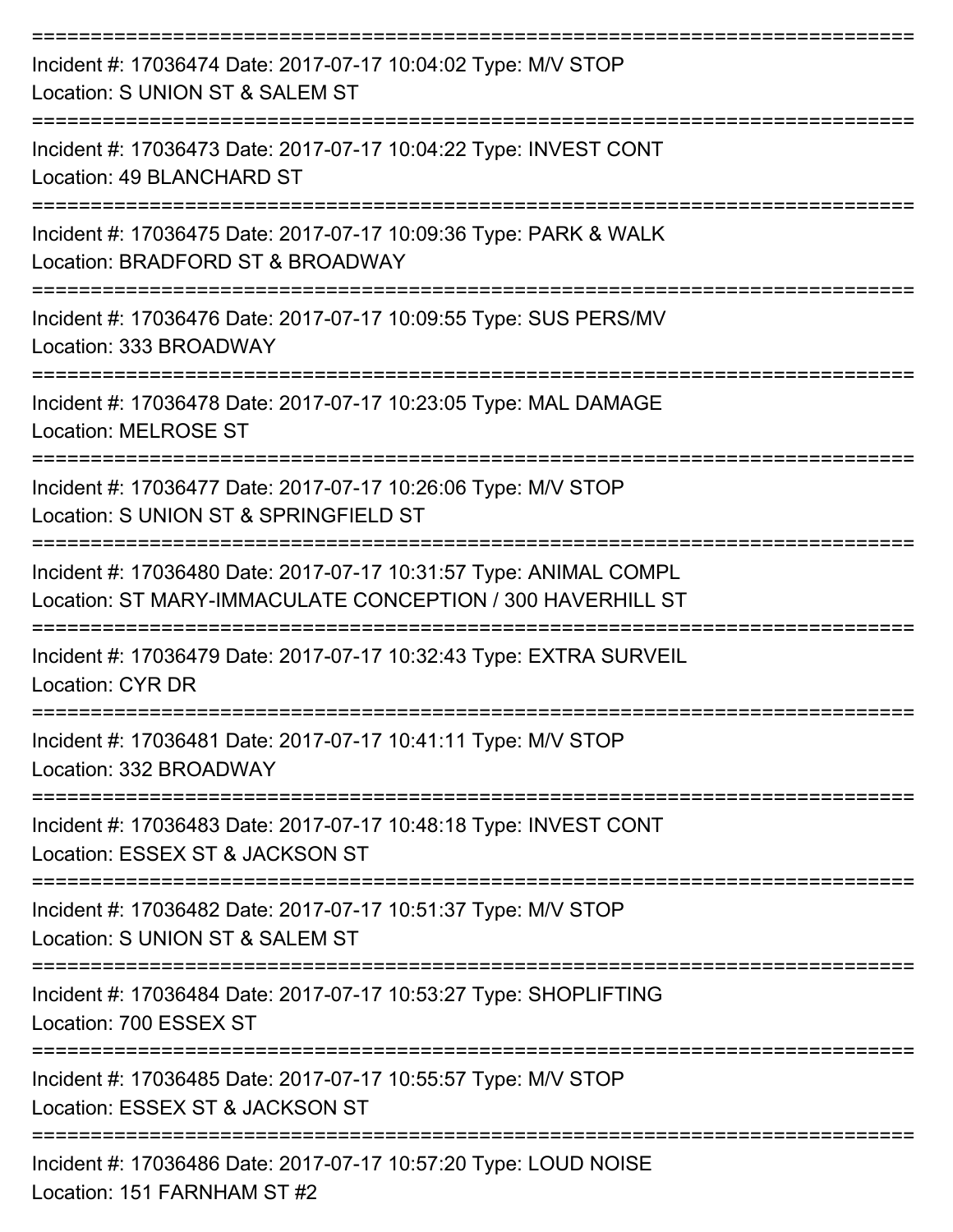| Incident #: 17036490 Date: 2017-07-17 11:12:05 Type: FRAUD<br>Location: 115 UNION ST                                              |
|-----------------------------------------------------------------------------------------------------------------------------------|
| Incident #: 17036487 Date: 2017-07-17 11:13:05 Type: M/V STOP<br>Location: 260 HAVERHILL                                          |
| Incident #: 17036488 Date: 2017-07-17 11:21:08 Type: M/V STOP<br>Location: 205 BROADWAY                                           |
| Incident #: 17036489 Date: 2017-07-17 11:21:56 Type: M/V STOP<br>Location: MCRTHY RD & BEACON                                     |
| Incident #: 17036491 Date: 2017-07-17 11:45:56 Type: MV/BLOCKING<br>Location: 20 BERKELEY ST                                      |
| =================<br>Incident #: 17036492 Date: 2017-07-17 12:02:41 Type: FIGHT<br>Location: GARDEN ST & NEWBURY ST               |
| Incident #: 17036493 Date: 2017-07-17 12:09:58 Type: LARCENY/PAST<br>Location: 267 PROSPECT ST                                    |
| Incident #: 17036497 Date: 2017-07-17 12:12:23 Type: LARCENY/PAST<br>Location: 200 COMMON ST                                      |
| Incident #: 17036494 Date: 2017-07-17 12:12:35 Type: TRESPASSING<br>Location: 47 DUCKETT AV                                       |
| Incident #: 17036495 Date: 2017-07-17 12:14:19 Type: AUTO ACC/PI<br>Location: FRANKLIN ST & HAVERHILL ST                          |
| Incident #: 17036496 Date: 2017-07-17 12:23:35 Type: SUS PERS/MV<br>Location: NEW BALANCE ATHLETIC SHOE CORP / 5 S UNION ST       |
| ==========================<br>Incident #: 17036498 Date: 2017-07-17 12:29:29 Type: M/V STOP<br>Location: FERGUSON ST & S BROADWAY |
| Incident #: 17036499 Date: 2017-07-17 12:44:17 Type: WARRANT SERVE<br>Location: 205 BROADWAY                                      |
| Incident #: 17036500 Date: 2017-07-17 12:46:03 Type: 209A/SERVE<br>Location: 8 SPRINGFIELD ST                                     |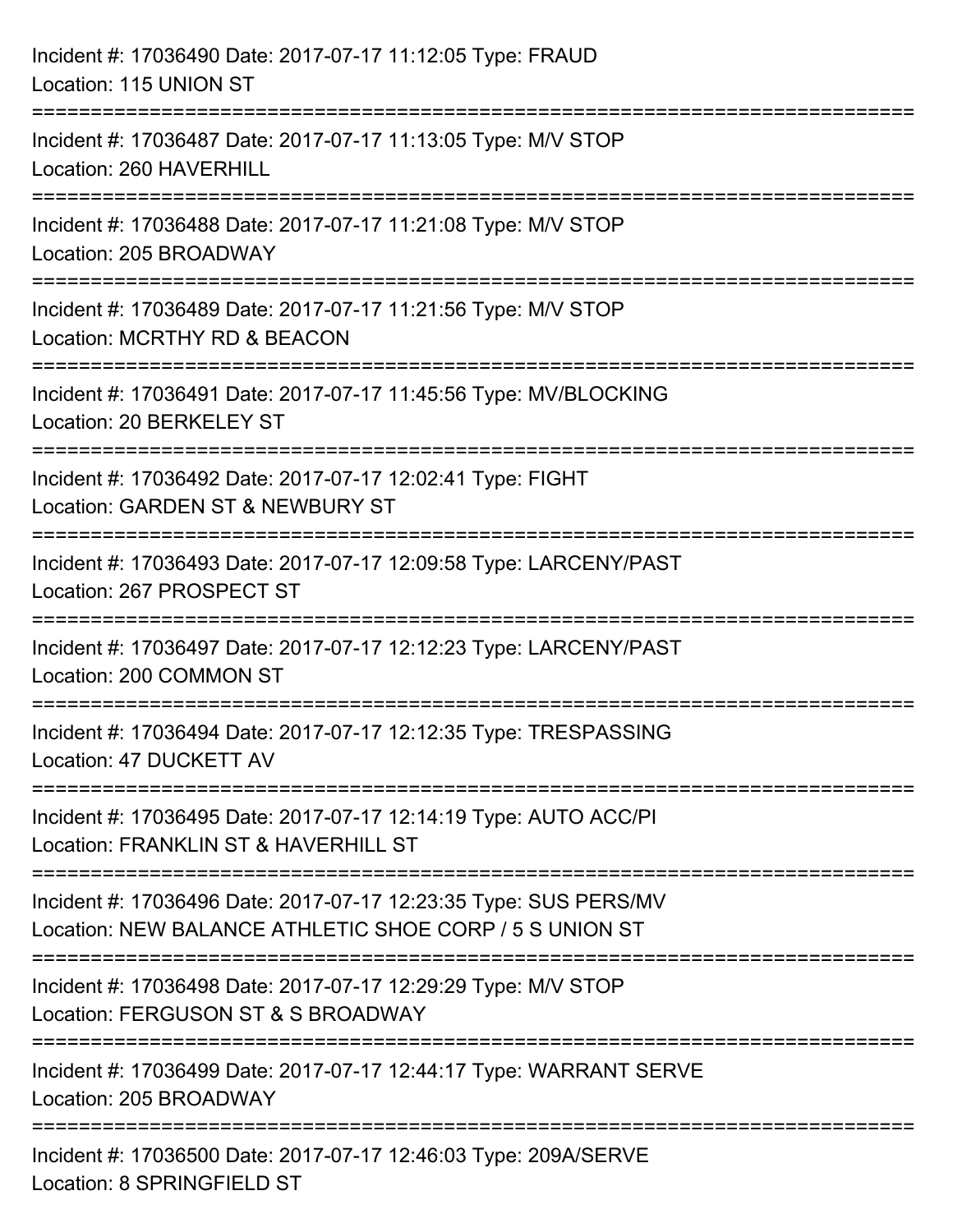| Incident #: 17036501 Date: 2017-07-17 12:51:40 Type: 209A/SERVE<br>Location: 115 MARKET ST                                             |
|----------------------------------------------------------------------------------------------------------------------------------------|
| Incident #: 17036502 Date: 2017-07-17 12:54:54 Type: INVEST CONT<br>Location: EL PILON MARKET / 262 HAMPSHIRE ST                       |
| Incident #: 17036503 Date: 2017-07-17 13:09:57 Type: 209A/SERVE<br>Location: 32 BERNARD AV<br>:=============================           |
| Incident #: 17036504 Date: 2017-07-17 13:10:54 Type: 911 HANG UP<br>Location: 41 MANCHESTER ST #C                                      |
| Incident #: 17036505 Date: 2017-07-17 13:13:41 Type: M/V STOP<br>Location: 86 OSGOOD ST                                                |
| Incident #: 17036506 Date: 2017-07-17 13:33:31 Type: AUTO ACC/NO PI<br>Location: 700 ESSEX ST                                          |
| Incident #: 17036507 Date: 2017-07-17 13:40:25 Type: DOMESTIC/PROG<br>Location: 62 MELVIN ST BUILDING 11 #21<br>====================== |
| Incident #: 17036508 Date: 2017-07-17 13:48:50 Type: SHOPLIFTING<br>Location: 700 ESSEX ST                                             |
| Incident #: 17036509 Date: 2017-07-17 13:54:11 Type: UNWANTEDGUEST<br>Location: 292 PROSPECT ST                                        |
| Incident #: 17036510 Date: 2017-07-17 13:59:30 Type: 209A/SERVE<br>Location: 2 INMAN ST #25                                            |
| Incident #: 17036511 Date: 2017-07-17 14:01:32 Type: SUS PERS/MV<br>Location: ESSEX ST & JACKSON ST                                    |
| Incident #: 17036512 Date: 2017-07-17 14:03:38 Type: LOST PROPERTY<br>Location: 655 ESSEX ST #7/11                                     |
| Incident #: 17036513 Date: 2017-07-17 14:11:51 Type: M/V STOP<br>Location: 700 ESSEX ST                                                |
| Incident #: 17036514 Date: 2017-07-17 14:14:24 Type: UNWANTEDGUEST<br>Location: 201 CARLETON ST #1                                     |

===========================================================================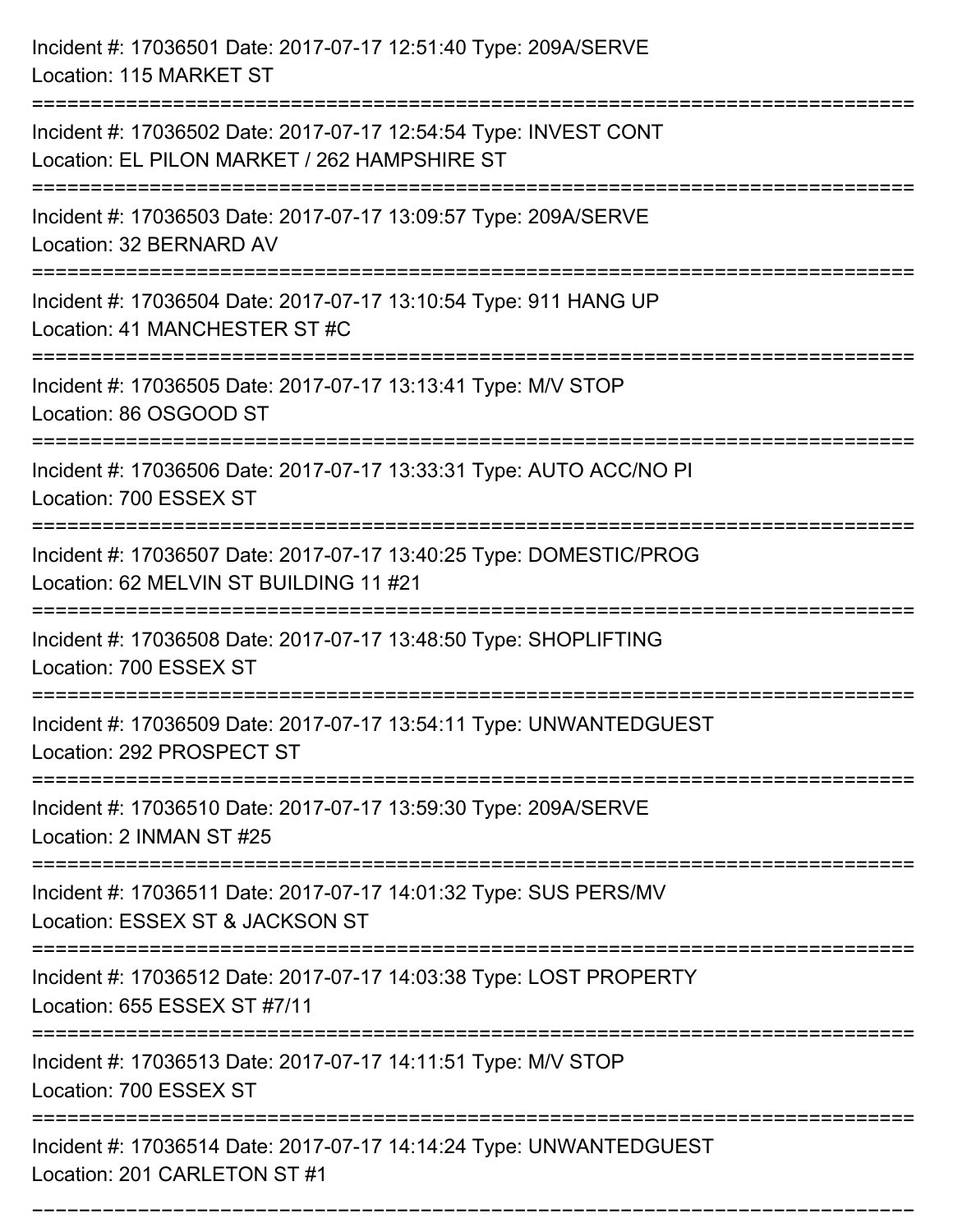| Incident #: 17036515 Date: 2017-07-17 14:18:23 Type: SUS PERS/MV<br>Location: 175 HAVERHILL ST                                      |
|-------------------------------------------------------------------------------------------------------------------------------------|
| Incident #: 17036516 Date: 2017-07-17 14:19:29 Type: 209A/SERVE<br>Location: 14 BEACON                                              |
| Incident #: 17036517 Date: 2017-07-17 14:22:27 Type: M/V STOP<br>Location: BENNINGTON ST & PARK ST<br>:============================ |
| Incident #: 17036518 Date: 2017-07-17 14:31:09 Type: B&E/MV/PROG<br>Location: BERKELEY ST & JACKSON ST                              |
| Incident #: 17036519 Date: 2017-07-17 14:33:41 Type: MV/BLOCKING<br>Location: 283 JACKSON ST                                        |
| Incident #: 17036520 Date: 2017-07-17 14:37:39 Type: DOMESTIC/PAST<br>Location: 73 WARREN ST                                        |
| Incident #: 17036521 Date: 2017-07-17 14:48:38 Type: SUS PERS/MV<br>Location: 51 DARTMOUTH ST                                       |
| Incident #: 17036522 Date: 2017-07-17 14:50:59 Type: SEX OFFENDER<br>Location: 73 INMAN ST #1                                       |
| Incident #: 17036523 Date: 2017-07-17 15:01:01 Type: UNKNOWN PROB<br>Location: 165 PARKER ST                                        |
| Incident #: 17036524 Date: 2017-07-17 15:06:51 Type: M/V STOP<br>Location: OASIS ADULT HEALTH CENTER / 120 BROADWAY                 |
| Incident #: 17036525 Date: 2017-07-17 15:18:38 Type: UNWANTEDGUEST<br>Location: NEW BALANCE ATHLETIC SHOE CORP / 5 S UNION ST       |
| Incident #: 17036526 Date: 2017-07-17 15:24:12 Type: M/V STOP<br>Location: 54 BEACON                                                |
| Incident #: 17036527 Date: 2017-07-17 15:31:03 Type: M/V STOP<br><b>Location: AMES ST</b>                                           |
| Incident #: 17036528 Date: 2017-07-17 15:36:52 Type: M/V STOP<br>Location: 38 CROSS ST                                              |
|                                                                                                                                     |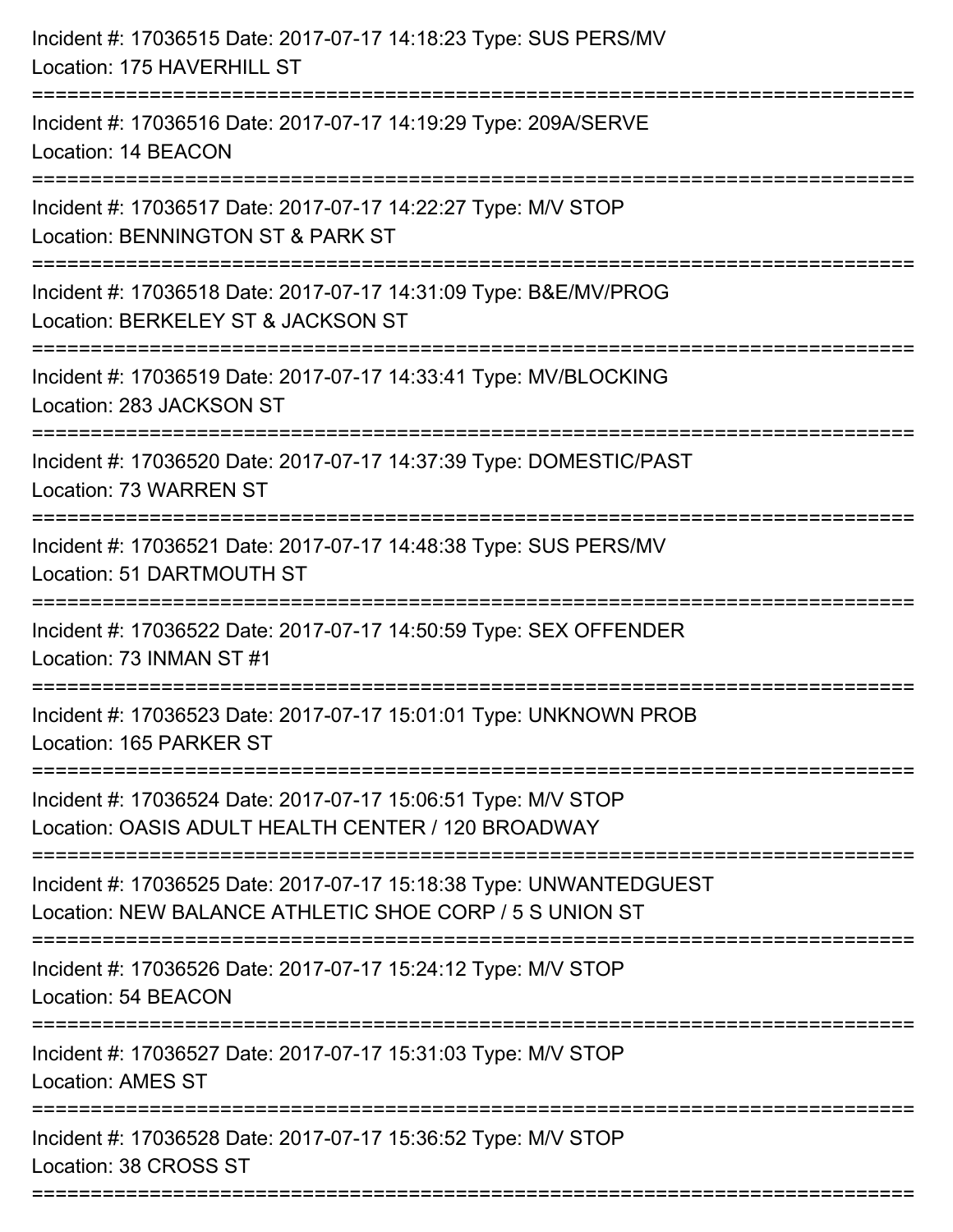Location: 457 HAVERHILL ST

| Incident #: 17036530 Date: 2017-07-17 16:01:27 Type: M/V STOP<br>Location: 327 HAMPSHIRE ST                       |
|-------------------------------------------------------------------------------------------------------------------|
| Incident #: 17036531 Date: 2017-07-17 16:02:43 Type: AUTO ACC/PI<br>Location: 25 MARSTON ST (N)                   |
| Incident #: 17036532 Date: 2017-07-17 16:03:45 Type: AUTO ACC/UNK PI<br>Location: 25 MARSTON ST                   |
| Incident #: 17036533 Date: 2017-07-17 16:05:56 Type: M/V STOP<br>Location: ESSEX ST & LAWRENCE ST                 |
| Incident #: 17036534 Date: 2017-07-17 16:07:43 Type: M/V STOP<br>Location: 499 ESSEX ST                           |
| Incident #: 17036535 Date: 2017-07-17 16:18:09 Type: AUTO ACC/NO PI<br>Location: TRAIN STATION / 211 MERRIMACK ST |
| Incident #: 17036536 Date: 2017-07-17 16:26:06 Type: FRAUD<br><b>Location: 5 MERRIMACK ST</b>                     |
| Incident #: 17036537 Date: 2017-07-17 16:29:00 Type: FRAUD<br>Location: 262 LOWELL ST                             |
| Incident #: 17036540 Date: 2017-07-17 16:54:53 Type: KEEP PEACE<br>Location: 231 WATER ST #34                     |
| ===============<br>Incident #: 17036538 Date: 2017-07-17 16:59:37 Type: DRUG VIO<br>Location: 96 BRADFORD ST      |
| Incident #: 17036539 Date: 2017-07-17 17:00:58 Type: SUS PERS/MV<br>Location: CEDAR ST & FRANKLIN ST              |
| Incident #: 17036541 Date: 2017-07-17 17:03:05 Type: DISTURBANCE<br>Location: 22 SMITH ST FL 2                    |
| Incident #: 17036543 Date: 2017-07-17 17:09:17 Type: 209A/SERVE<br>Location: 90 LOWELL ST                         |
|                                                                                                                   |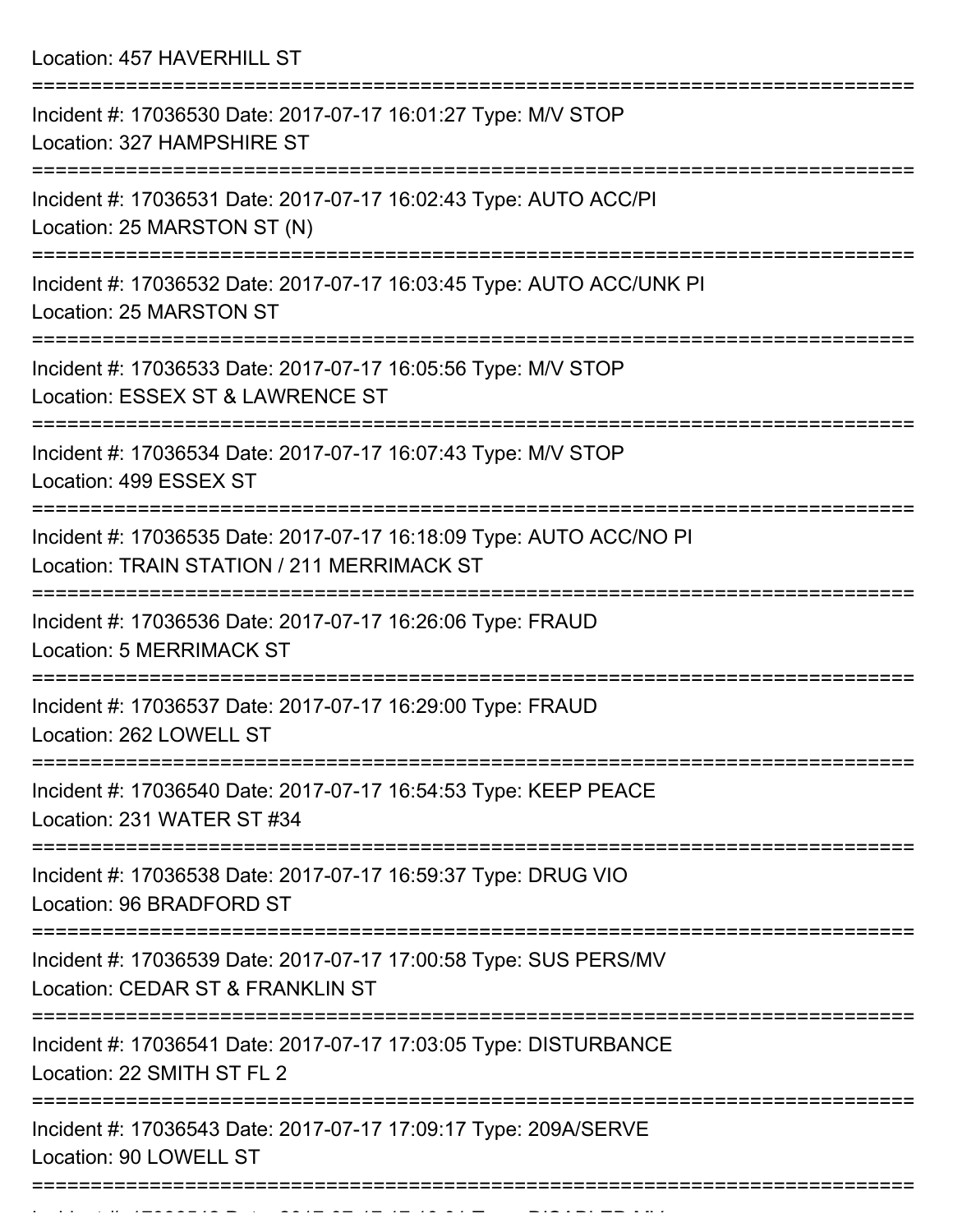Location: CENTRAL BRIDGE / 0 MERRIMACK ST =========================================================================== Incident #: 17036544 Date: 2017-07-17 17:20:53 Type: MV/BLOCKING Location: 36 ROWE ST =========================================================================== Incident #: 17036545 Date: 2017-07-17 17:25:34 Type: DISTURBANCE Location: DUNKIN DONUTS / 123 LAWRENCE ST =========================================================================== Incident #: 17036546 Date: 2017-07-17 17:31:50 Type: NOISE ORD Location: 4 BERKELEY ST =========================================================================== Incident #: 17036547 Date: 2017-07-17 17:41:37 Type: AUTO ACC/NO PI Location: 193 SALEM ST =========================================================================== Incident #: 17036548 Date: 2017-07-17 17:43:20 Type: M/V STOP Location: LAWRENCE ST & METHUEN ST =========================================================================== Incident #: 17036549 Date: 2017-07-17 17:49:17 Type: M/V STOP Location: 0 BROADWAY =========================================================================== Incident #: 17036551 Date: 2017-07-17 17:52:07 Type: CK WELL BEING Location: 78 E HAVERHILL ST =========================================================================== Incident #: 17036550 Date: 2017-07-17 17:52:40 Type: M/V STOP Location: AUBURN ST & CROSS ST =========================================================================== Incident #: 17036553 Date: 2017-07-17 17:59:19 Type: GENERAL SERV Location: 33 SALEM ST =========================================================================== Incident #: 17036552 Date: 2017-07-17 18:00:08 Type: M/V STOP Location: BRADFORD ST & BROADWAY =========================================================================== Incident #: 17036554 Date: 2017-07-17 18:08:19 Type: AUTO ACC/NO PI Location: BROADWAY & MANCHESTER ST =========================================================================== Incident #: 17036555 Date: 2017-07-17 18:14:49 Type: NOISE ORD Location: 29 BROOK ST =========================================================================== Incident #: 17036557 Date: 2017-07-17 18:30:17 Type: UNWANTEDGUEST Location: SAL'S RESTURANT / 354 MERRIMACK ST =============================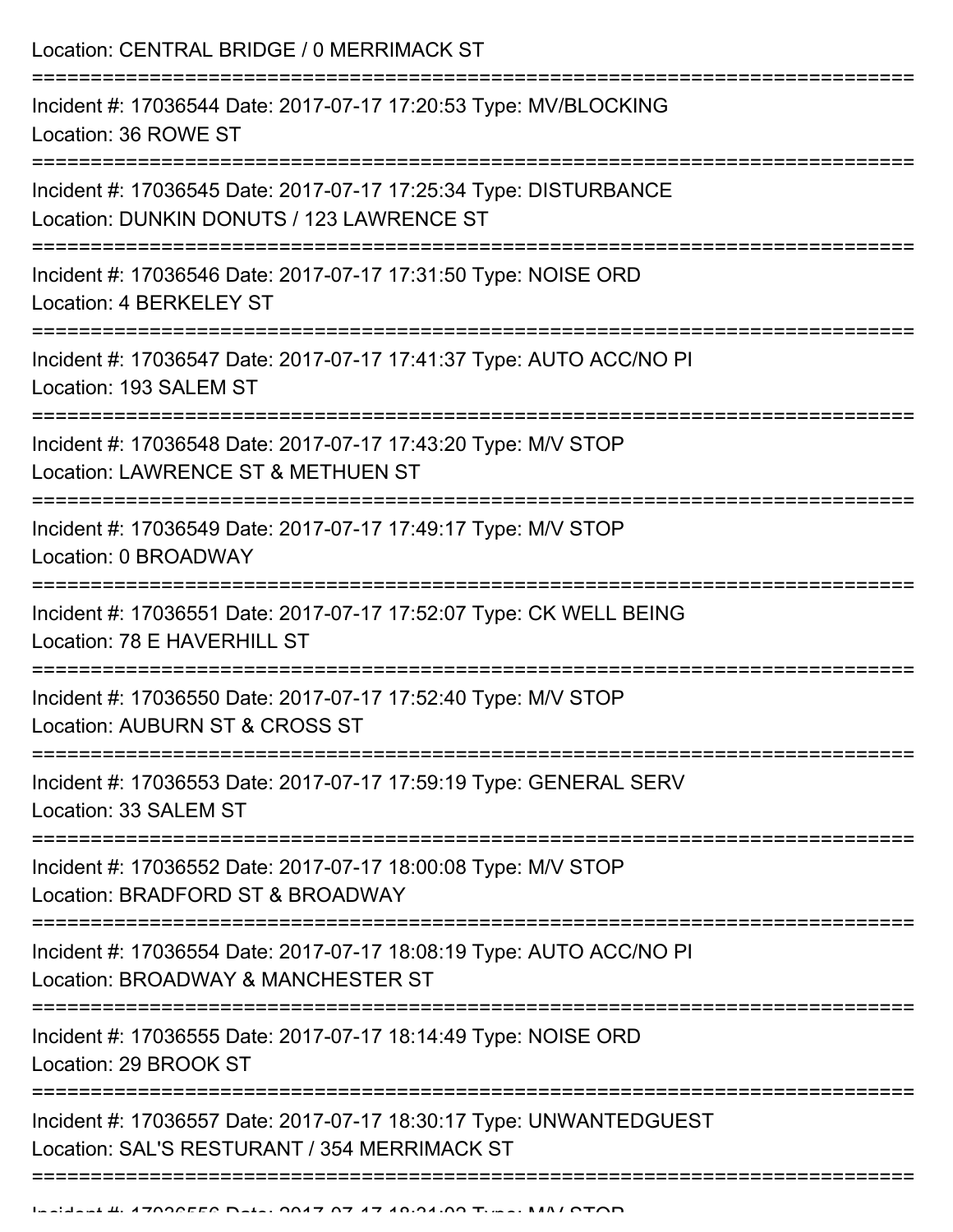| Location: BROADWAY AV & CROSS ST                                                                                                                                                     |
|--------------------------------------------------------------------------------------------------------------------------------------------------------------------------------------|
| Incident #: 17036558 Date: 2017-07-17 18:49:55 Type: DISORDERLY<br>Location: RESERVIOR / null<br>:==================================                                                 |
| Incident #: 17036559 Date: 2017-07-17 19:07:33 Type: UNWANTEDGUEST<br>Location: JB LOUNGE / 151 S UNION ST                                                                           |
| Incident #: 17036560 Date: 2017-07-17 19:09:26 Type: GENERAL SERV<br>Location: 40 PARK ST FL 1                                                                                       |
| ============================<br>Incident #: 17036561 Date: 2017-07-17 19:11:02 Type: AUTO ACC/PI<br>Location: ANDOVER ST & FOSTER ST                                                 |
| Incident #: 17036562 Date: 2017-07-17 19:20:30 Type: LARCENY/PAST<br>Location: LAWRENCE SENIOR CENTER / 155 HAVERHILL ST<br>=================================<br>------------------- |
| Incident #: 17036563 Date: 2017-07-17 19:21:19 Type: DISTURBANCE<br>Location: 112 STEARNS AV                                                                                         |
| Incident #: 17036564 Date: 2017-07-17 19:27:51 Type: MAN DOWN<br>Location: 129 UNION ST<br>---------------------------------                                                         |
| Incident #: 17036565 Date: 2017-07-17 19:30:26 Type: DRUG VIO<br>Location: 105 STEARNS AV<br>===================================                                                     |
| Incident #: 17036566 Date: 2017-07-17 19:41:34 Type: A&B PAST<br>Location: 46 ANDOVER ST FL 3                                                                                        |
| :==============<br>Incident #: 17036567 Date: 2017-07-17 19:45:00 Type: MEDIC SUPPORT<br>Location: MCDONALDS / 50 BROADWAY                                                           |
| Incident #: 17036568 Date: 2017-07-17 19:45:18 Type: NOTIFICATION<br>Location: 164 SALEM ST #2                                                                                       |
| Incident #: 17036569 Date: 2017-07-17 19:53:25 Type: DISTURBANCE<br>Location: 130 BOXFORD ST                                                                                         |
| Incident #: 17036570 Date: 2017-07-17 20:01:53 Type: INVEST CONT<br>Location: 87 FERRY ST                                                                                            |
| =====================<br>Incident #: 17036571 Date: 2017-07-17 20:04:02 Type: LOUD NOISE                                                                                             |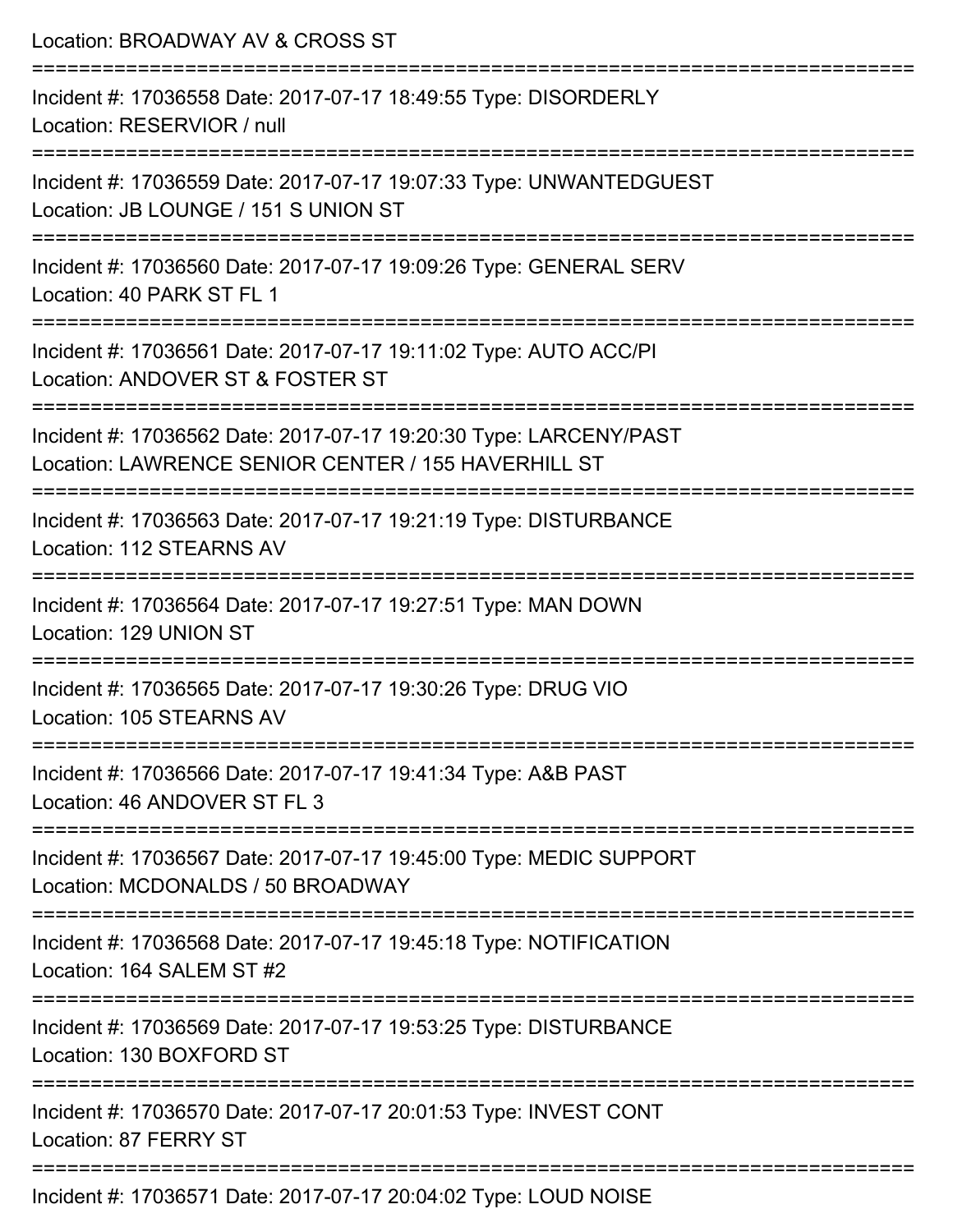| Incident #: 17036572 Date: 2017-07-17 20:06:13 Type: HIT & RUN M/V<br>Location: LOWELL ST & MARGIN ST   |
|---------------------------------------------------------------------------------------------------------|
| Incident #: 17036573 Date: 2017-07-17 20:16:36 Type: THREATS<br><b>Location: 9 HALLENAN AV</b>          |
| Incident #: 17036574 Date: 2017-07-17 20:31:39 Type: TOW OF M/V<br>Location: 77 SPRINGFIELD ST          |
| Incident #: 17036575 Date: 2017-07-17 20:32:23 Type: DISTURBANCE<br>Location: 85 NEWBURY ST             |
| Incident #: 17036576 Date: 2017-07-17 20:41:49 Type: TOW/REPOSSED<br>Location: 6 BUNKERHILL ST          |
| Incident #: 17036577 Date: 2017-07-17 20:43:49 Type: MEDIC SUPPORT<br>Location: AMESBURY ST & COMMON ST |
| Incident #: 17036578 Date: 2017-07-17 21:07:22 Type: WARRANT SERVE<br>Location: 243 SALEM ST            |
| Incident #: 17036579 Date: 2017-07-17 21:13:49 Type: NOISE ORD<br>Location: 4 INMAN ST FL 2             |
| Incident #: 17036580 Date: 2017-07-17 21:22:10 Type: KEEP PEACE<br>Location: 169 HAVERHILL ST           |
| Incident #: 17036581 Date: 2017-07-17 21:36:50 Type: WARRANT SERVE<br>Location: 80 BOWDOIN ST FL 1      |
| Incident #: 17036582 Date: 2017-07-17 21:43:46 Type: NOISE ORD<br>Location: 313 LOWELL ST               |
| Incident #: 17036583 Date: 2017-07-17 22:06:14 Type: SUS PERS/MV<br>Location: GORHAM ST & S BROADWAY    |
| Incident #: 17036584 Date: 2017-07-17 23:00:16 Type: UNWANTEDGUEST<br>Location: 212 BOXFORD ST #1       |
| Incident #: 17036585 Date: 2017-07-17 23:03:51 Type: SUS PERS/MV                                        |